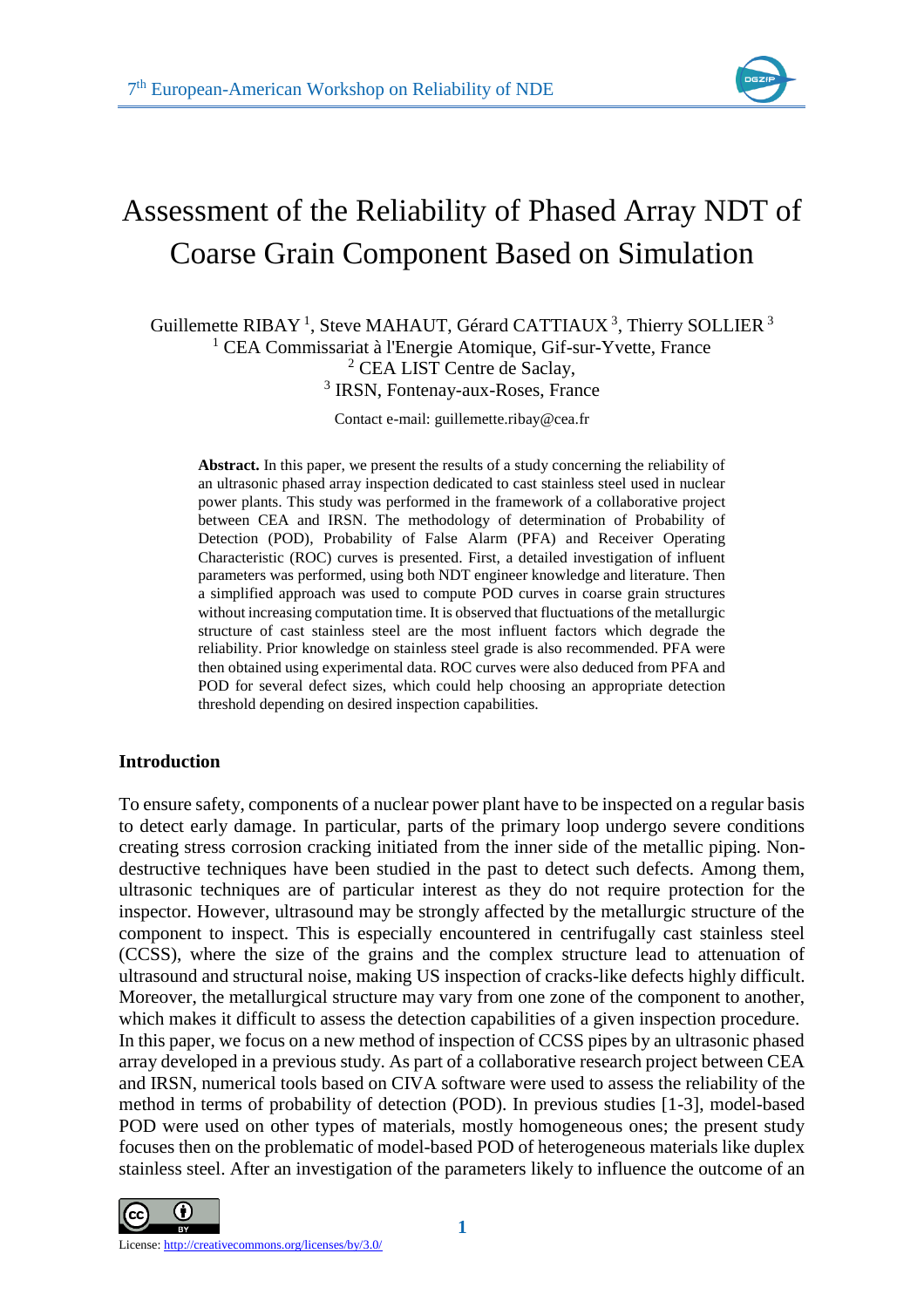inspection, POD curves were computed and the influence of some parameters is qualitatively determined, depending on the exact inspection procedure and application case. Lastly, Receiver-Operating-Characteristic curves are computed, using partly experiments and partly simulation tools.

# **1. Case Study**

A new transducer dedicated to the inspection of CCSS components has been developed in a previous study [4], along with modelling tools in CIVA software that take into account the effect of the complex structure on ultrasound propagation and that were validated by experiment/simulation comparison in this previous study. The transducer central frequency is 500 kHz, and the transducer is made of two phased arrays mounted on a wedge and working in pitch-catch mode (figure 1). It is dedicated to the detection of bottom breaking notch that are normal to the bottom of the specimen; however, defects with other orientations close to normal could also be encountered, but the range of orientations was not available at the time of the study. Several CCSS components may be inspected by this method, with varying geometry that may not be precisely known; however, the component can be considered as locally cylindrical in shape, with a thickness varying from 75 to 90 mm. The objective of the study is then to show how the effect of coarse grain structure can be taken into account for model-based POD computation, and show how it can be used to help improve the inspection procedure if necessary. The component is inspected from the outside of the pipe, with longitudinal and circumferential scanning (figure 1). Delay laws are applied to the elements to enhance the detection of bottom breaking notch normal to the bottom specimen using longitudinal waves at 45° incidence.



**Fig. 1.** Configuration of the case under study. Left, typical macrographic structure. Right, phased array on cylindrical component to inspect bottom breaking defect.

# **2. Analysis of Influent Parameters**

The POD curves were all computed considering that the height of the defect is the characteristic parameter. The defect is modelled by a notch whose height varies from 5 to 30 mm, with a form factor of 2 between the height and the length of the notch. Prior to POD computation, parameters that may influence the signal amplitude were analysed. They are of several kinds:

- Parameters linked to the specimen itself (fluctuation of granular structure, geometry).
- Operating conditions: transducer positioning.
- Transducer characteristics.
- Defect characteristics.

The transducer characteristics are considered well-known (measurements are available to check them before the inspection).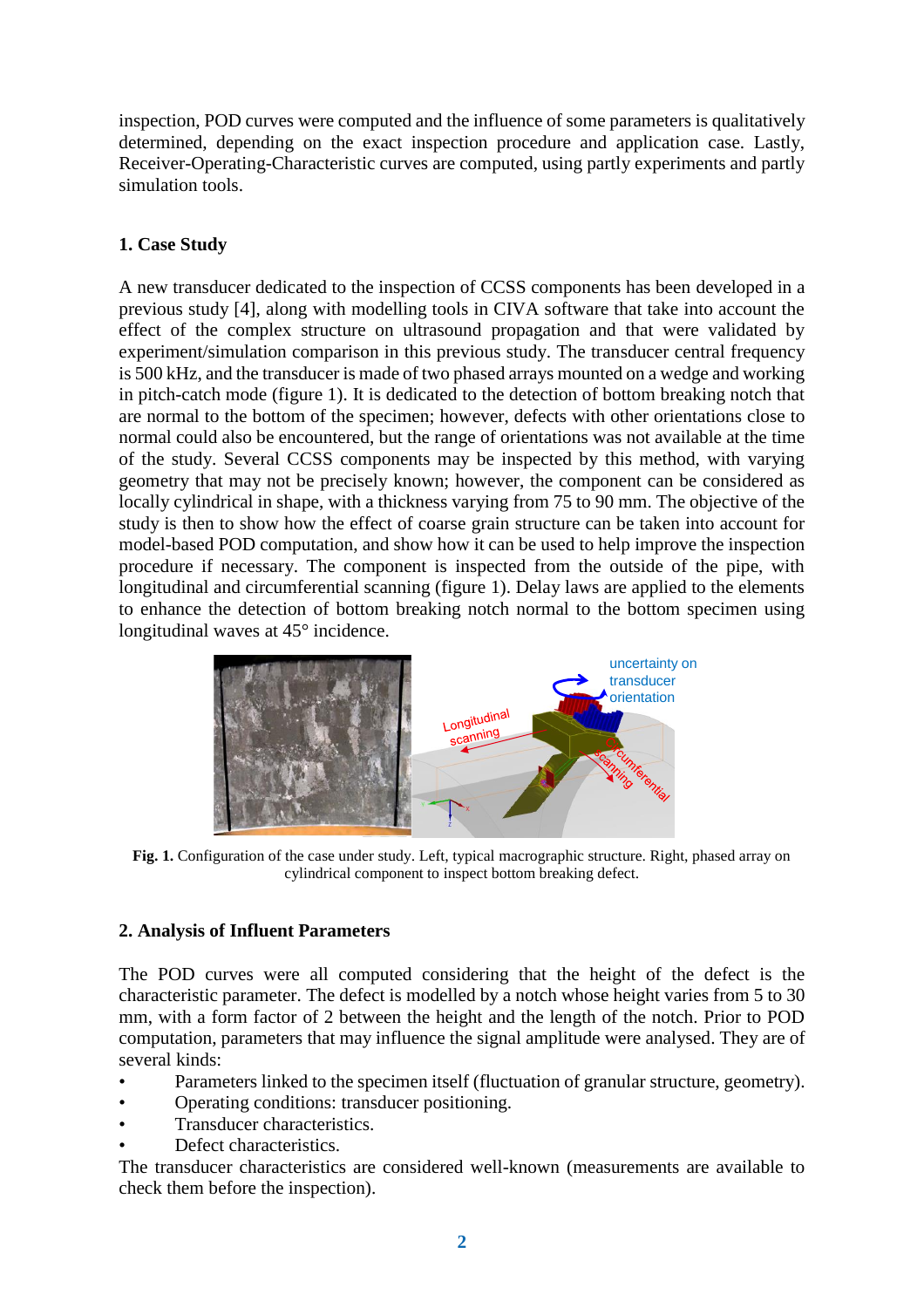As explained in the introduction, the metallurgic structure affects the propagation of ultrasound in two ways: first the measured signals may be noisy (creation of structural noise), and second the mean velocities and attenuation of the incident wave may be modified. The latter are modelled in CIVA using Born homogenization model: Indeed, the simulated medium will be considered as homogeneous with equivalent wave velocities and attenuation equal to the mean values at one inspection angle. Born model requires the knowledge of mean size of the metallurgical grains and of the elastic constants of the macro-grains (made of austenite). The mean grain size was determined with macrographs on representative mockups. Numerous macrographs were done on different parts of the pipe to retrieve the fluctuations of mean grain size inside the component. Automated image processing was applied to determine the mean grain size on each macrograph. The processing steps are given in figure 2. After adaptive equalization of the histogram and smoothing of the image, the image is segmented. Grain sizes are computed and averaged, excluding too small grains that do not have a significant effect on ultrasound. Depending on the zone of the mock-up, mean grain sizes ranging from 7.4 to 9.6 mm were found.

Elastic constant (cij) of mono-crystals of austenite had been previously measured on a sample of the mock-up [5]. However, to get information about the potential fluctuations of cij, several experiments would be necessary. Ledbetter et al.[6] gave a synthesis of c<sub>ij</sub> measurement in various publications depending on the percentage of Chrome and Nickel in the stainless steel component. Assuming we do not know the grade of stainless steel composing our specimen,  $c_{ii}$  are known with significant uncertainty. Indeed, following these authors, c11 may range from 191.2 to 215.9 GPa, c12 from 118 to 145 GPa, and c44 from 123 to 138.6 GPa. However, knowing the stainless steel grade, the uncertainty is limited (c11 ranges from 200 to 207 GPa; c12 from 132 to 138 GPa; c44 from 123 to 132 GPa). Both situations will be considered in this paper.



**Fig. 2.** Steps of image processing aimed at automatically computing the mean grain size in a given region of the component, using a macrograph.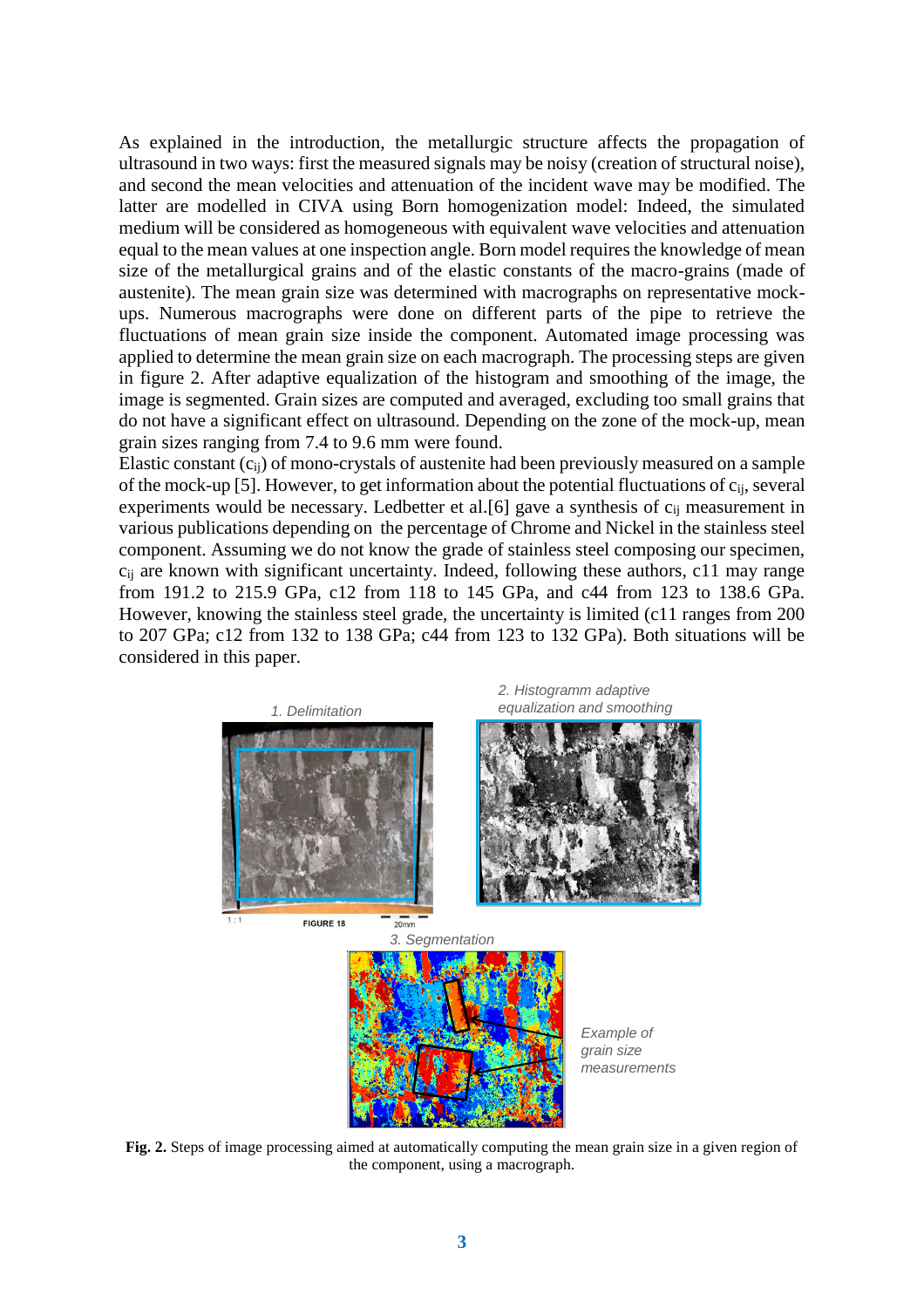Depending on operating conditions, the orientation of the transducer may also vary. The radial position varies namely from  $-1^\circ$  to  $1^\circ$  (see blue arrow in figure 1).

Besides, parameters related to the geometry of the specimen are first the thickness of the specimen. Indeed, as explained in the former section, the thickness of the component may locally vary from 75 to 90 mm, and if the delay laws are computed for a fixed component thickness, the inspection may be degraded when inspecting a significantly different thickness. Ovalization of the pipe may also appear, but it was shown to arise with constant thickness (via profilometry of representative mock-ups), which will be taken into account by changing the radius of curvature of the specimen (without change of the wedge curvature).

Lastly, another physical phenomenon occurs when an ultrasonic wave propagates in a heterogeneous structure made of coarse grains: the coherent waves undergoes amplitude and phase fluctuations. This effect will be studied later (in section 4).

## **3. POD Results**

POD were computed with CIVA software, with 600 configurations (30 characteristic parameter values and 20 random samples of influent parameters). A cluster of computers was used to speed the process. All POD curves are computed using Hit Miss algorithm [7] with the same arbitrary detection threshold. The inspection method being new, the detection threshold is not fixed yet, and we will show in the last section how ROC curves may be used to choose the threshold appropriately. Figure 3 on the left shows the POD curve obtained when ovalization of the pipe is neglected and when the grade of stainless steel is supposed to be known (thus with small fluctuations of elastic constant).

The phased array method had been developed for defects normal to back wall. To check its ability to inspect tilted defects, the POD was computed taking into account a tilt ranging from  $-10^{\circ}$  to  $10^{\circ}$  (figure 3 on the right). The a<sub>90/95</sub> parameter (smallest defect that the system detect with a probability of 90% with 95% confidence) is almost unchanged (11.1 mm versus 10.4 mm). The same computation was also done with defect skew ranging from -5<sup>°</sup> to 5<sup>°</sup>, without any change in the POD curve (not shown here).



**Fig. 3.** Model-based POD curves computed in CIVA on notches normal to back wall (left), or with varying tilt (between  $-10^{\circ}$  to  $10^{\circ}$  from normal).

The influence of outer diameter was also qualitatively studied, with computation either with fixed or with varying outer diameter (ranging from 929 mm to 945 mm), the wedge diameter being fixed. We confirmed that such small fluctuations of outer diameter have negligible impact on POD (not represented here). As for the variations of local thickness of the component, the impact on the POD is high (figure 4 on the right versus figure 4 on the left, delay laws being adapted to a 75 mm- pipe). Indeed it is important to know the precise thickness of the component under inspection to choose appropriate the delay laws.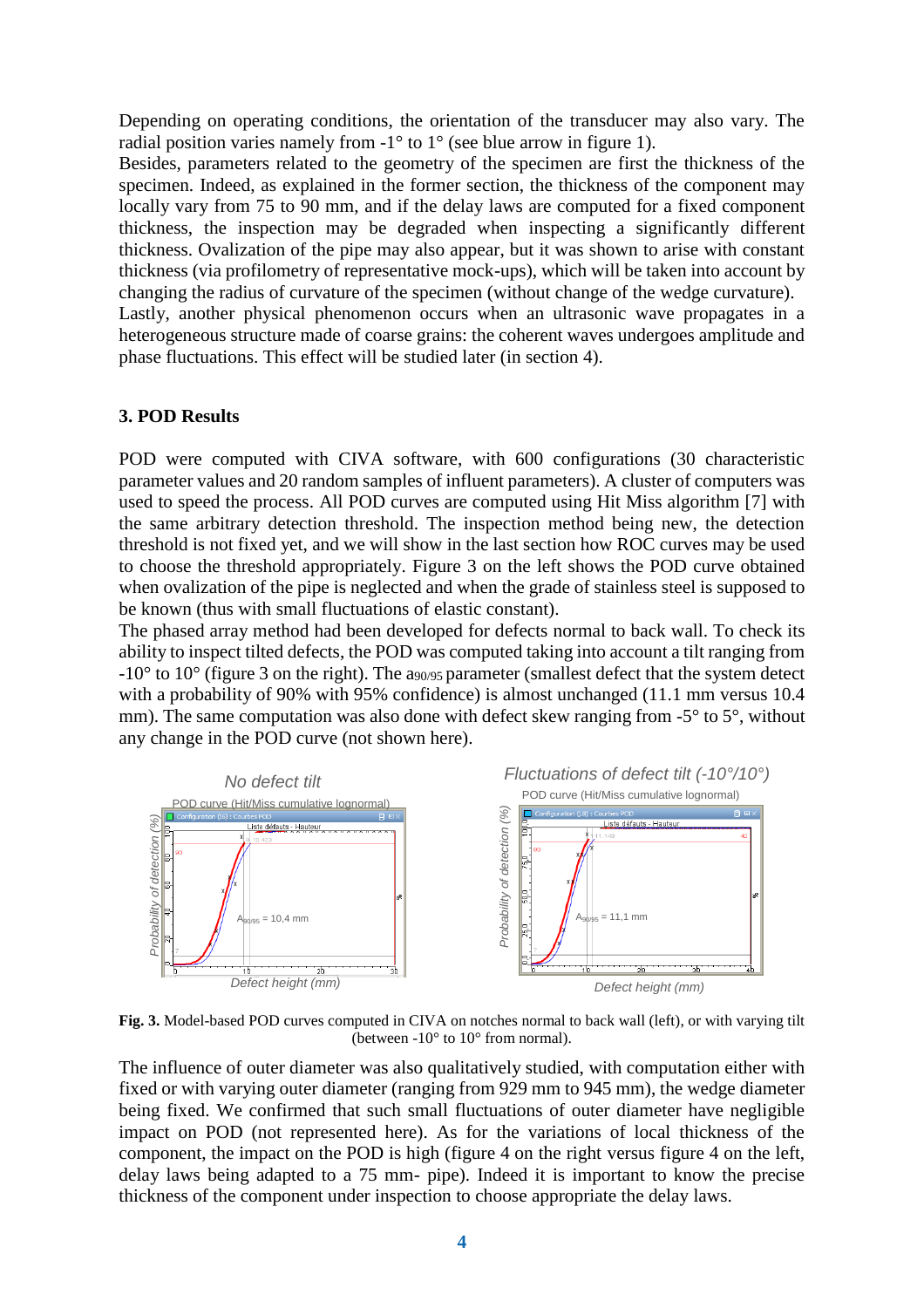

*Fixed component thickness (75 mm) Varying component thickness (75 to 90 mm)*



**Fig. 4.** Model-based POD curves computed in CIVA on notches normal to back wall when the component thickness is known and fixed (left), or when it varies from 75 to 90 mm (right). In both cases, delay laws are computed assuming the thickness is 75 mm.

Lastly, we focused on the fluctuation range of elastic constants. Figure 5 shows the POD curve computed either considering large fluctuations of cij (on the right) or limited ones (on the left). The thickness of the component was considered here to vary (still from 75 to 90 mm). The detection capability is significantly degraded when any grade of stainless steel may be encountered. Indeed, delay laws are computed using a given value of elastic constants, and are not appropriate for the inspection of a component where the elastic constants of the macro-grains are significantly different. As a conclusion, prior knowledge of stainless steel grade of current component (%Cr, %Ni) or local calibration is highly recommended.



**Fig. 5.** Model-based POD curves computed in CIVA on notches normal to back wall, taking into account fluctuations of pipe thickness, when the stainless steel grade is known (i.e.  $c_{ij}$  vary feebly, left), or not (i.e.  $c_{ij}$ vary strongly, right).

#### **4. Effect of Grain Size on POD**

As explained in section two, when grains are large, the incident wave undergoes amplitude and phase fluctuations. This can be modelled in CIVA using Voronoi model [1]. However, the computation time is high for POD computation, so we chose here to extract this information from measurements on a representative mock-up. We assume here that the fluctuations of a breaking notch corner echo are statistically close to those of a block corner echo. In this case, we proceed as follows:

First step: We compute the defect echo amplitudes with all influent parameters but without fluctuations due to the big size of the grains.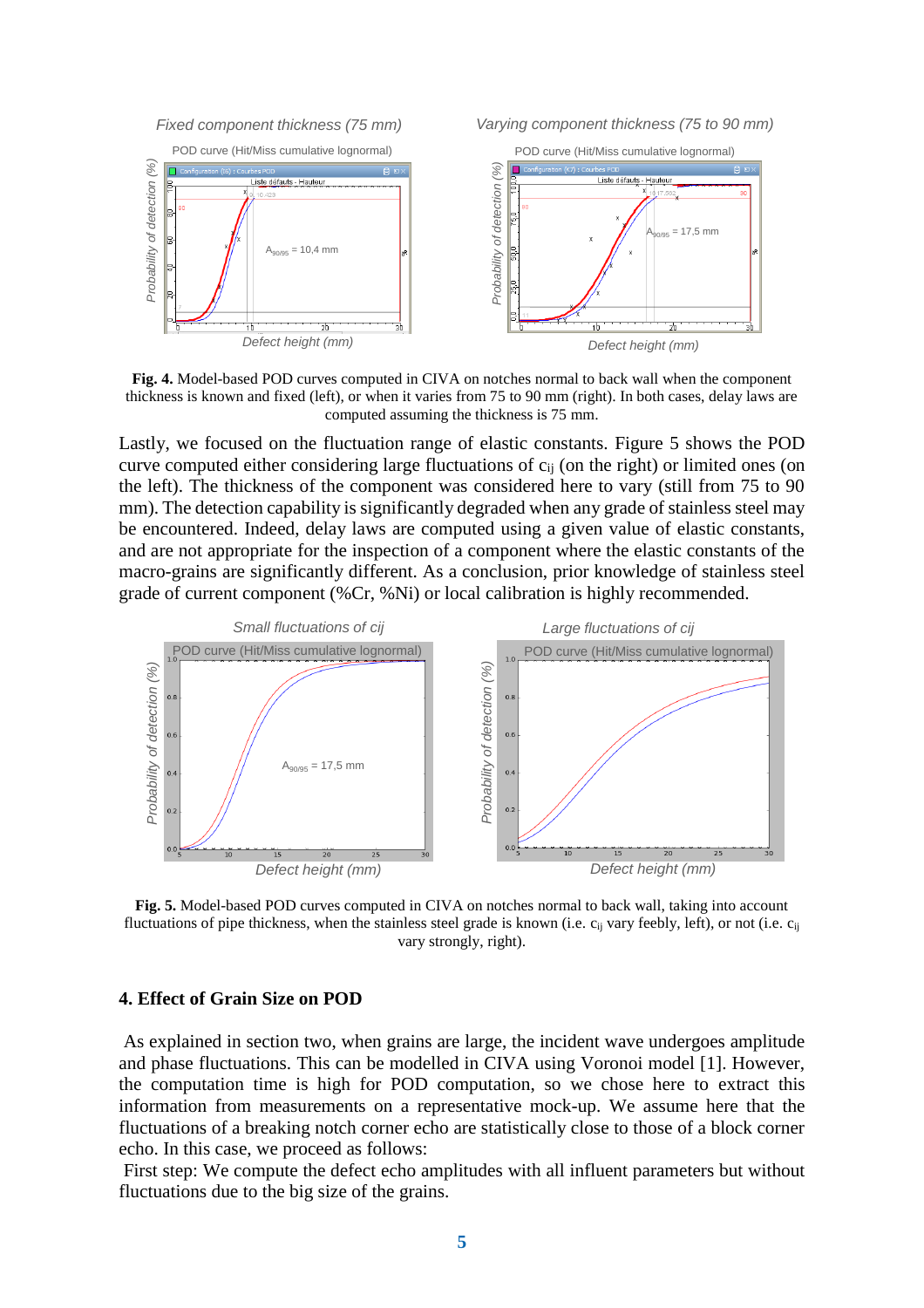Second step: We estimate the amplitude fluctuations of the incident wave near the bottom of the specimen due to the heterogeneous structure, using experimental data. Third step: a random fluctuation is added to the defect echo amplitude.

Fourth step: The POD curve is computed.



**Fig. 6.** Experiments on a CCSS specimen. Left: configuration, right: resulting C-scan image, displaying endof-block corner echo (in dark blue) and back-scattered noise (red zone).

An experiment was performed on a mock-up that contains no defect (figure 6). The end-ofblock corner echo is measured for each circumferential scanning position of the transducer. The fluctuations are characterized by the statistical distribution of the maxima of this echo. Before adding this fluctuations to the simulated amplitudes, they are expressed in CIVA unit using calibration (computation of end-of-block corner echo in CIVA on component with same thickness and nominal attenuation law, and comparison of mean amplitude with mean experimental block corner echo).

Figure 7 shows the POD computed without added fluctuations due to coarse grains (on the left), and the POD computed with the same simulated data to which fluctuations were added (on the right). The detection capability is clearly degraded when the effect of coarse grain is taken into account. However, as previously mentioned, the detection threshold has to be properly chosen, as it depends on the level of structural noise and impacts both probability of detection (POD) and probability of false alarms (PFA). We thus compute ROC curves to help choose the appropriate threshold.



**Fig. 7.** POD with (on the right) or without (on the left) addition of fluctuations of coherent wave (with weak fluctuations of  $c_{ij}$  and varying component thickness).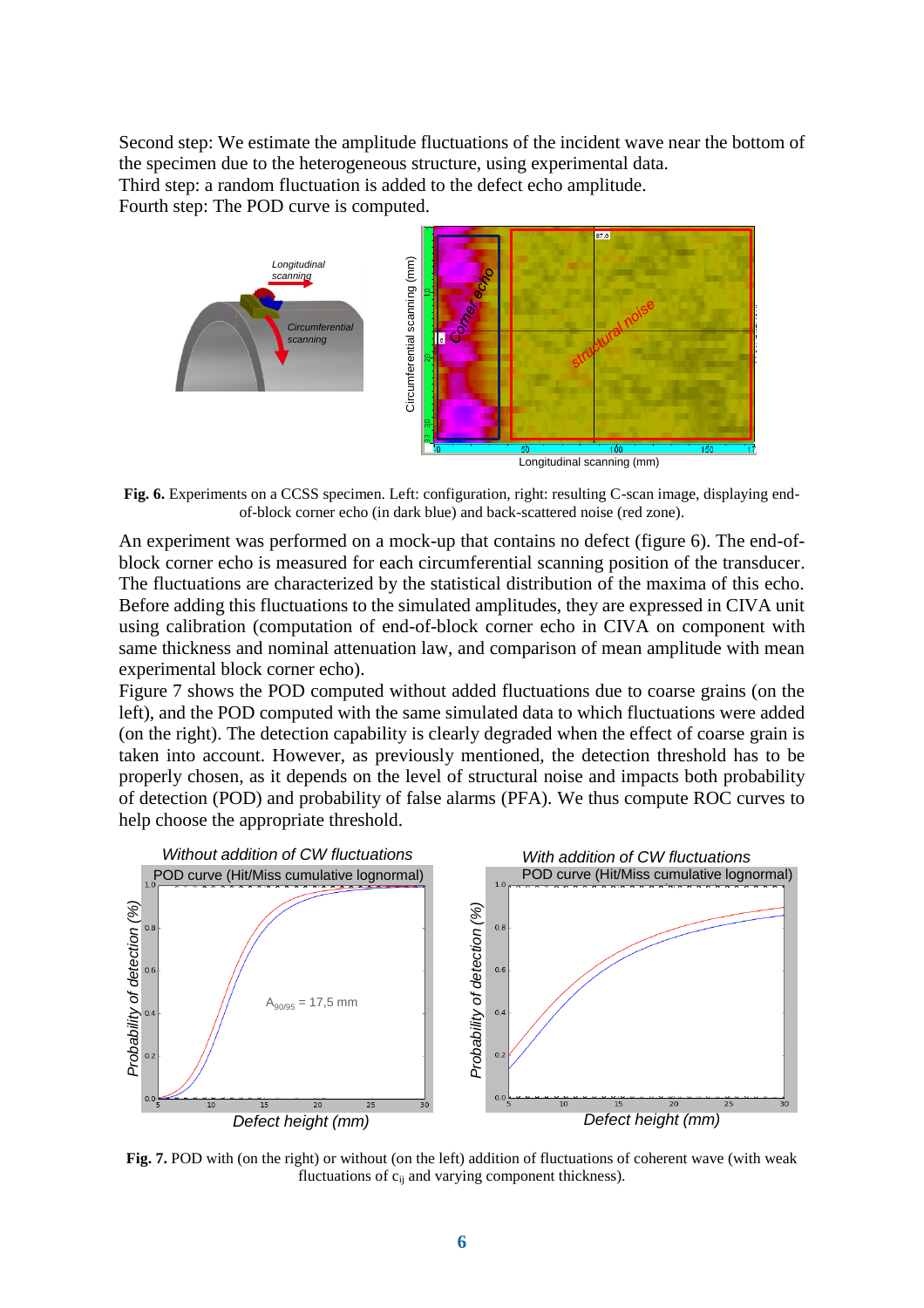#### **5. Computation of Roc Curve Using Experiments and Modelling**

ROC curve is the location of the points that relates the probability of falls alarms (PFA) and the probability of detection (POD) for a given defect size when the detection threshold varies. The PFA is the probability for the measured amplitude to be higher than the detection threshold in the absence of a defect.

We first retrieved the probability of false alarms (PFA) from the measured backscattered signals (cf Figure 6): Away from the end-of-block, the measured signal is due to structural noise (backscattering of ultrasound by grains).



Normalized experimental amplitudes

**Fig. 8.** Computation of PFA: histogram of backscattered noise.

The PFA is deduced from the histogram of maximum of the echo measured on each Ascan (Figure 8), in a time window in which the defect echoes are seen. PFA will namely be equal to the area right to the red line divided by the total area. On this example, the PFA is 12.6% (with equivalent detection threshold used previously for POD computation on synthetic data). The ROC curve is then simply computed for any defect size a by extraction of  $POD(a)$  in CIVA POD module for any threshold. Figure 9 displays the ROC curve for a 30 mm-high defect.



**Fig. 9.** ROC curve computed using experimental PFA and model-based POD curve (taking into account the fluctuations of incident wave due to grain size, and with small fluctuations of elastic constant and fixed wall thickness 75 mm).

In this study, no target value for PFA or POD was given, but given a desired maximum PFA and minimum POD, the ROC curves enables to choose the appropriate threshold.